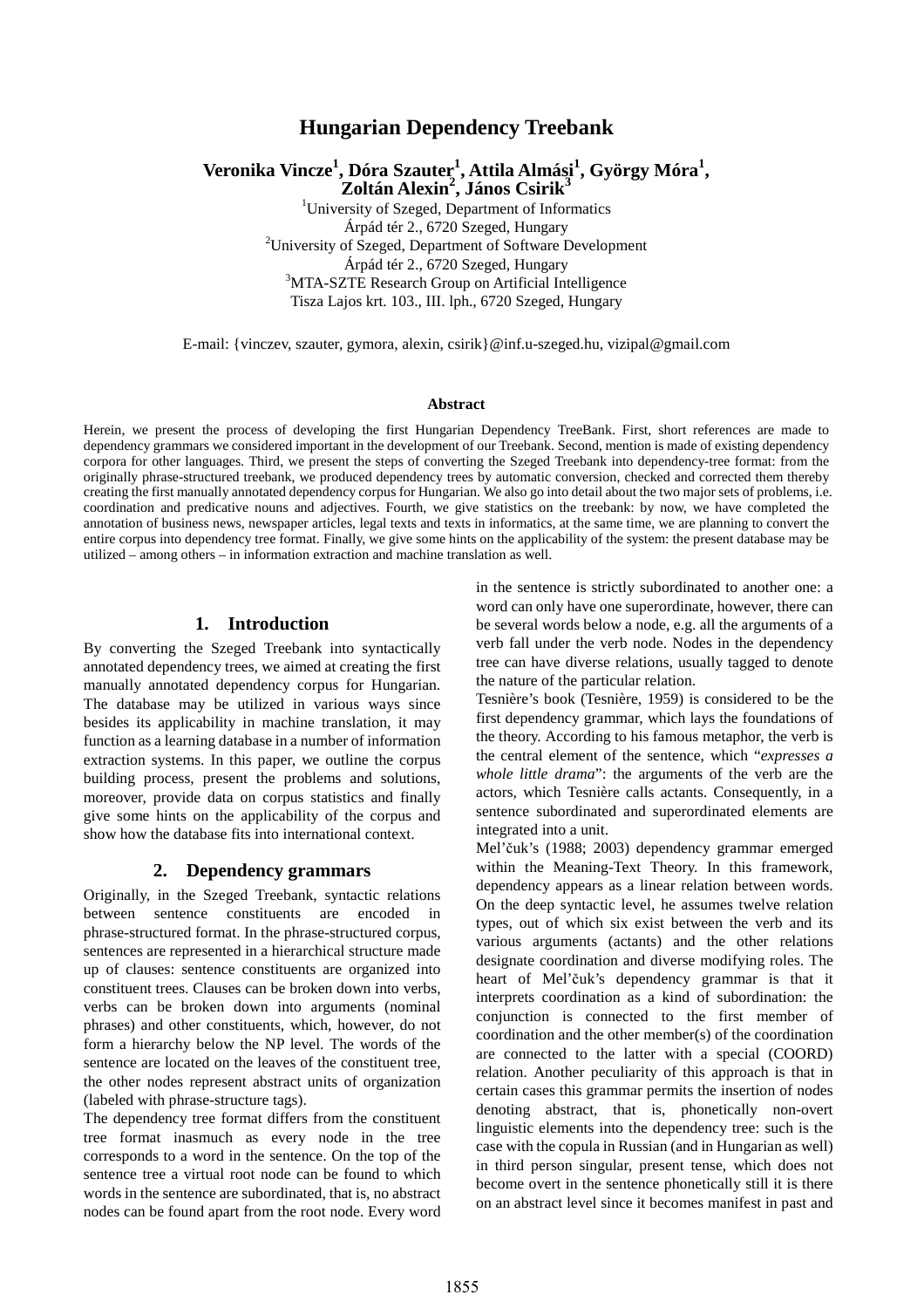future tenses.

Koutny and Wacha (1991) and Prószéky et al. (1989) give a summary of a dependency grammar for Hungarian and the authors briefly outline their morpheme-based dependency grammar. In their model, morphemes are the basic constituents of dependency trees since in agglutinative languages not (only) words but morphemes too are capable of expressing different grammatical relations. This solution facilitates mapping between dependency trees of different types of languages because the node of e.g. the auxiliary *may* in English corresponds to the node of the morpheme –*hAt* in the Hungarian tree. This procedure may greatly enhance the efficiency of dependency grammar-based translation systems.

## **3. Dependency corpora for other languages**

Dependency corpora have been developed for a number of languages. Among them, one of the most famous is the Prague Dependency Treebank developed for Czech (Hajič et al., 2000), which includes morphological, syntactical and tectogrammatical annotation. The same group has developed a dependency annotated parallel corpus for English and Czech (Čmerjek et al., 2004a, 2004b) and a dependency corpus for Arabic (Hajič et al., 2004). In addition to the above, dependency treebanks have already been developed for numerous European (e.g. Swedish (Nivre, 2003), Greek (Prokopidis et al., 2005), Russian (Boguslavsky et al., 2000), and Slovenian (Džeroski et al., 2006)) and non-European (Japanese (Lepage et al., 1998), Chinese (Liu, 2007)) languages and even for dead languages: a corpus for Latin has already been built and its authors are currently working on an Ancient Greek corpus (Bamman & Crane, 2006). By developing the first dependency corpus for Hungarian we wish to join this trend.

### **4. The corpus building process**

In order to be able to convert the originally phrase-structured Treebank into a dependency corpus, first of all, a conversion step is needed during which constituent trees are converted into dependency relations. As automatic machine conversion is not expected to produce perfect, flawless results, this phase was followed by manual control, when linguists checked the files and modified them if necessary.

Although we can find a brief outline of the dependency grammar applied for Hungarian in the earlier literature (Koutny & Wacha, 1991; Prószéky et al., 1989), we did not follow this model completely when converting the Szeged Treebank into dependency tree format because this model is a morpheme-based one, that is, it is morphemes that are represented in the nodes of the dependency trees and not word forms. However, in order to be able to build syntactic trees from morphemes, we need a well-functioning morphologic parser capable of breaking down word forms in the Szeged Treebank into morphemes. Since there are no MSD-codes in the Szeged Treebank for derivation, the system treats causative suffixes and suffixes expressing possibility and

permission (the suffix –*hat*/*het*) as part of the stem, thus, it would not be able to assign a separate morpheme, that is, a separate node to the suffix. Conversion into morpheme-based dependency trees would entail further, labor-intensive tasks (e.g. the transformation of the MSD-code system in such a way that derivation can be represented, the recoding of word forms within the corpus, the development of a well-functioning morphologic parser for the corpus etc.). For this reason, we undertook to mark dependency relations between word forms only.

The shared task announced by the organizing committee of CoNLL 2007 is considered as the first step of the conversion of the Szeged Treebank 2.0 into dependency tree format (Nivre et al., 2007). The conversion of the subcorpora containing articles from HVG and Népszabadság had been completed (Alexin, 2007), which process was later extended to the entire corpus.

In Szeged Treebank 2.0 linguistic relations between the verb and its arguments were marked. These relations had to be converted into dependency relations. For instance, instead of encoding all the twenty grammatical cases used for nominal complements in the constituency trees, only the cases nominative (SUBJ), accusative (OBJ), dative (DAT) were preserved and all the other cases were replaced by the tag OBL (obliquus). This unification of tags can be supported by the fact that since it is the former three grammatical cases that determine the basic arguments of a verb (i.e. subject, direct object, indirect object), and from an applicational viewpoint (for instance, in information extraction) it is usually sufficient to make a distinction between these and other arguments or adjuncts of the verb.

Retagging of the relations was done automatically on the basis of rules previously determined by linguists. Possible dependency relations are the following:

APPEND – non-integral parts of sentences ATT – relation between noun and adjective, postposition and noun, noun/nominal modifier and noun AUX – relation between verb and auxiliary AUXS – node representing the whole sentence CONJ – conjunction COORD – coordination DAT – dative (suffix -*nAk*) DET – relation between noun and determiner FROM – adverb or postpositional phrase answering for the question "from where?" INF – infinitive LOCY – adverb or postpositional phrase answering for the question "where?" MODE – other adverbs or postpositional phrases NEG – negative OBJ – relation between verb and object OBL – relation between verb and its other nominal argument PRED – relation between verb and nominal predicate PREVERB – relation between verb and preverb PUNCT – punctuation mark QUE – question word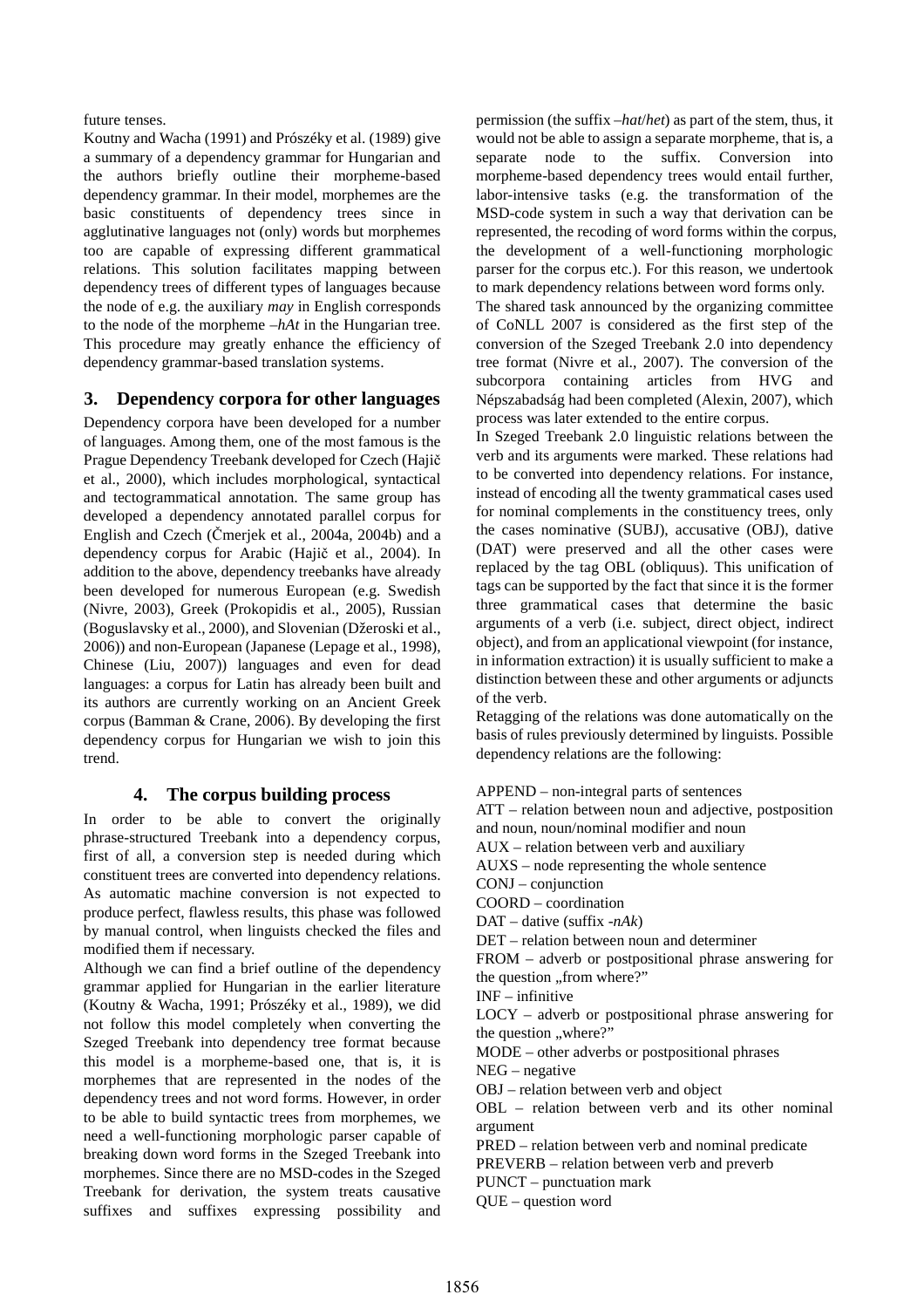ROOT – main element of the sentence

SUBJ – relation between verb and subject

TFROM – adverb or postpositional phrase answering for the question "from when?"

TLOCY – adverb or postpositional phrase answering for the question "when?"

TO – adverb or postpositional phrase answering for the question "where to?"

TTO – adverb or postpositional phrase answering for the question ..till when or by when?"

To check the quality of the automatic conversion, we later compared the automatically converted and the manually annotated versions of two subcorpora (namely, newspaper texts from Népszava and Magyar Hírlap). The agreement rates were 63.246% and 62%, respectively, which underlines the necessity of manual annotation and correction.

## **4.1 Typical errors**

Data yielded by the automatic conversion have been manually checked and corrected (if necessary) by four linguists. Errors fell into two typical categories: (1) the node was put at the wrong place in the tree; (2) the relation type between the node and its superordinate was not appropriate.

The majority of errors were due to the fact that not all linguistic relations were marked in the phrase-structured corpus, e.g. articles, numerals and attributes were included within the nominal phrase and their relation to the noun was not indicated. During automatic conversion, all these elements were linked to the noun with ATT relation and the other elements in the sentence to the verb with MODE relation. These, if it was necessary, had to be replaced with the right type dependency relation and to be removed to the appropriate superordinate (mother)-node. The most frequent cases of retagging are the following:

• noun with a suffix within an attributive phrase The converter – due to the above-mentioned reason – tagged every noun with ATT which was member in an AP (adjectival phrase), e.g. in *a ténylegesnél 1,9\_milliárd dollárral magasabb árbevételt* 'the return 1.9 billion dollar more than the actual', *ténylegesnél* actual-ADE 'than the actual' and *1,9\_milliárd dollárral* 1.9 billion dollar-INS '1.9 billion dollar' were tagged with ATT instead of the right OBL, so it had to be corrected.

l

Named Entities were, in most cases, tagged with ATT, which had to be corrected according to the context.

the tag of the main element in subordinate clauses

In the Treebank, demonstrative pronouns referring to the subordinate clause<sup>1</sup> were tagged in accordance with their roles within the main clause (and the subordinate clause was linked to the demonstrative pronoun if there was one present in the sentence). In the dependency corpus, however, we only indicated that it was a case of subordination, that is, we tagged the main element in the sentence with ATT.

the second, third, element in coordinations In the Treebank, coordinations were labeled with an extra NP tag, in accordance with the usual solution in phrase-structure grammars, whose type agreed with the tag of the elements of coordination: thus, two coordinated noun phrases (NP) also had an external NP tag, which included both of them. As there are no artificial nodes in dependency grammars, this procedure could not be used, so we had to follow Mel'čuk's solution (1988; 2003) for the analysis of coordinations, see below.

• ez/az (*this/that*) determiners

Determiners were tagged with ATT if they occurred in a determiner + article + noun construction (*ez a ház* this the house 'this house'). When they occurred in nominative, they were tagged with DET, a tag for determiners and if they had a case ending (e.g. *ebben a házban* this-INE the house-INE 'in this house'), the tag had to be replaced with the right one for the particular case (for OBL in the present case).

Removal of nodes in the tree was most necessary in the cases presented below:

subordinate clauses

Conjunctions did not form an integral part of subordinate clauses in the phrase-structured Szeged Treebank. As a result of this, after conversion both the conjunction and the main element in the subordinate clause were (severally) linked to the central element (root) in the main clause. During manual control, linguists linked the main element of the subordinate clause to the conjunction in this way establishing contact between the two components.

• possessive constructions

Often, the two parts of the possessive constructions, the possessor and the possessed, were not linked in the corpus. This especially applied to the possessor with the suffix  $-nAk^2$ , chiefly if it was not adjacent to the possessed in the sentence. In the dependency corpus, we always linked the possessor to the possessed, even if it produced "cross-dependencies", that is, if two edges in the tree intersected one another. (This is strictly forbidden in phrase-structure

1

<sup>•</sup> NEs

<sup>1</sup> In Hungarian, a demonstrative pronoun referring to the

subordinate clause can stand in the main clause as in *Azt mondta, hogy eljön* that-ACC say-PAST-3SG-DEF that come-PRESENT-3SG-INDEF 'He said that he would come'.

<sup>2</sup> In Hungarian, the possessor in possessive constructions can manifest in two forms: without any suffix and with the suffix *–nAk*.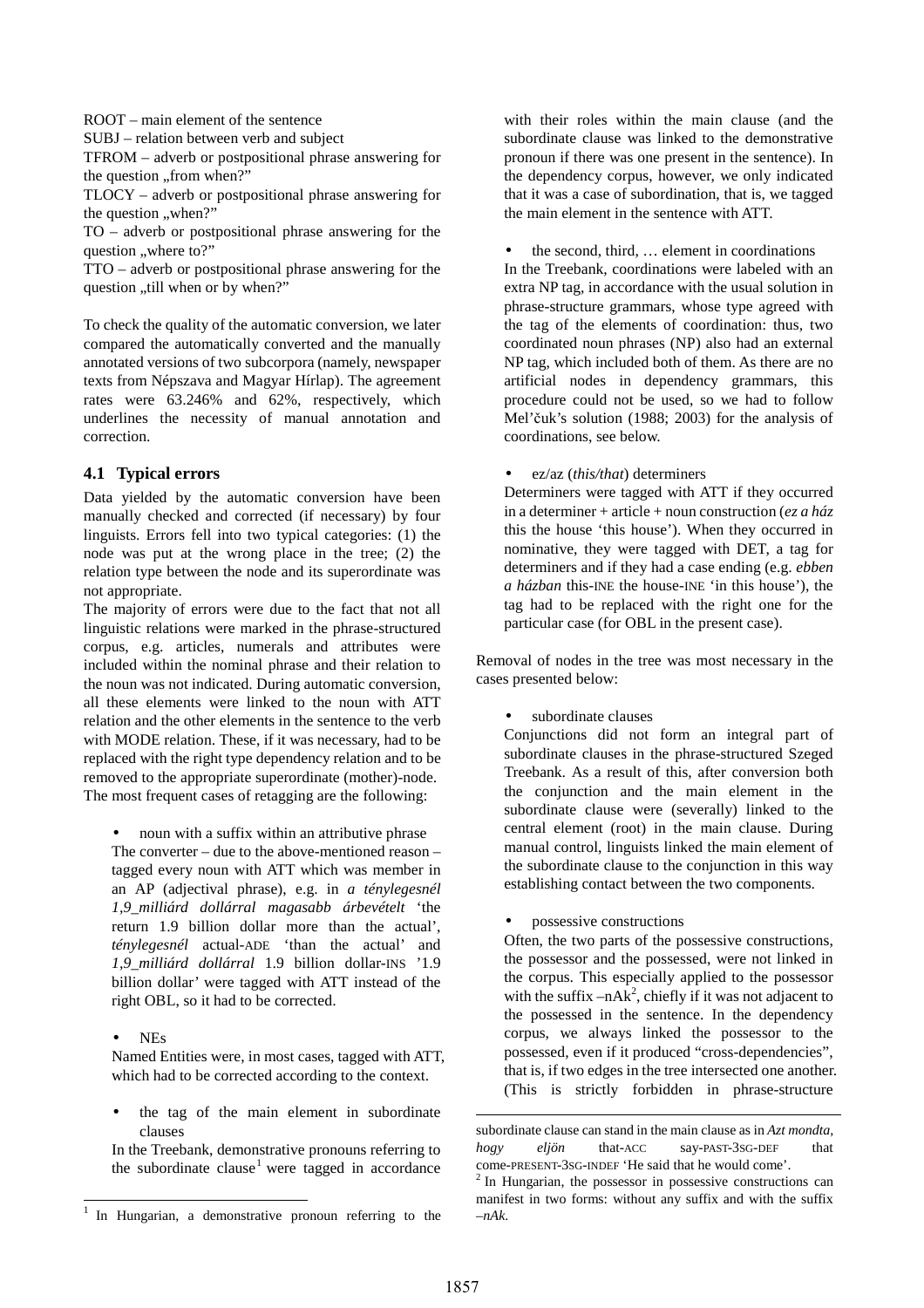grammars where movement is permissible, however, in dependency grammars intersection is accepted.)

• coordination

As has been mentioned in relation to the retagging cases, in coordination not only the tags of nodes but their position also had to be modified. During automatic analysis, the conjunction generally functioned as the main element of the construction and the members of coordination were in dependency relation with it. However, in accordance with Mel'čuk's (1988; 2003) solution, the first member of the construction functions as the main element and the conjunction (if there is any) has to be linked to it with CONJ relation, then follow the other members of coordination linked to the preceding element with COORD relation.

infinitives and preverbs

If there was an (auxiliary) verb in the sentence that had an infinitival argument (*szeret* 'likes', *kíván* 'wishes', *fog* 'will', *kell* 'must'…), then automatic analysis linked the incidental preverb of the infinitive to the main verb. This type of error has also been corrected manually.

## **4.2 Coordination**

Coordination poses problems for most theories of syntax: proponents of certain theories think it proper that the conjunction is the main element of the coordination, others argue that the head of the construction is a member of the coordination. Let us now examine these theories one after the other.

Let us postulate that the conjunction is the main element of the construction. The question arises what can be done in the cases of direct coordination when there is no conjunction between the elements. If there is no conjunction, we must postulate a virtual node capable of functioning as the main element. This theory, however, has another disadvantage: if there are more than two coordinated elements, then it is not possible to distinguish type "A and B and C" from type "A, B and C". This problem can be evaded in such a way that we assume an abstract "and" above "A" and "B", but then "B" would be linked to two nodes simultaneously (to a virtual AND and a real *and*) and this is strictly forbidden. A further disadvantage of this theory is that if e.g. the subject of a sentence is a coordinated phrase, then the verb and the conjunction would be linked with SUBJ relation and this is quite unusual.

According to another theory, coordinated elements and the conjunction are represented on the same level but they are not connected, e.g. in the construction *Jancsi és Juliska mézeskalácsháza* 'the candy-house of Hansel and Gretel', the following relations can be found: *mézeskalácsháza* – *Jancsi '*candy-house' – 'Hansel' *mézeskalácsháza* – *és*, 'candy-house' – 'and' and *mézeskalácsháza* – *Juliska* 'candy-house' – 'Gretel'. In this case the problem is that though the relatedness of *Jancsi* and *Juliska* could somehow be indicated (with the ATT relation), however, it is problematic what relation to suppose between *mézeskalácsháza* and *és*, not to mention that it is quite unusual to leave the two members of the coordination unconnected.

Neither of the above approaches solve the problem satisfactorily, so we decided to follow Mel'čuk's theory of coordination (1988; 2003) where coordination is treated as kind of "subordination". The main element is always the first member in the coordination because it is capable of functioning as an entire phrase. Let us now examine the following example:

*Elmentem a boltba Józsival és Katival*. 'I went shopping with Joe and Katie.' *Elmentem a boltba Józsival.*  'I went shopping with Joe.' *\*Elmentem a boltba Józsival és.* '\*I went shopping with Joe and.' \**Elmentem a boltba és Katival*. '\*I went shopping and Katie.'

The difference between the second, the third and fourth sentences show that coordination cannot be split into two equal parts since if the elements *Józsival* 'with Joe' and *és Katival* 'and Katie' were equivalent, then the last sentence should be acceptable. *Józsival* 'with Joe' is not closely connected to *és* 'and' either since in that case the third sentence would also be grammatical. The solution is that we postulate three parts in the coordination: the first is the main element, the conjunction is linked to it with CONJ relation and the conjunction is followed by the second coordinated member with COORD relation as in Figure 1. From a representational perspective this is in fact subordination and so there will be no difference of structure between coordination and subordination: only the relations (COORD and ATT, respectively) indicate which is which.



Figure 1: Coordination

# **4.3 Predicative nouns and adjectives**

Owing to the peculiarities of Hungarian language, in sentences containing predicative nouns or adjectives, the declarative, third person singular, present tense form of the copula does not become overt as opposed to forms in different mood, tense, number and person: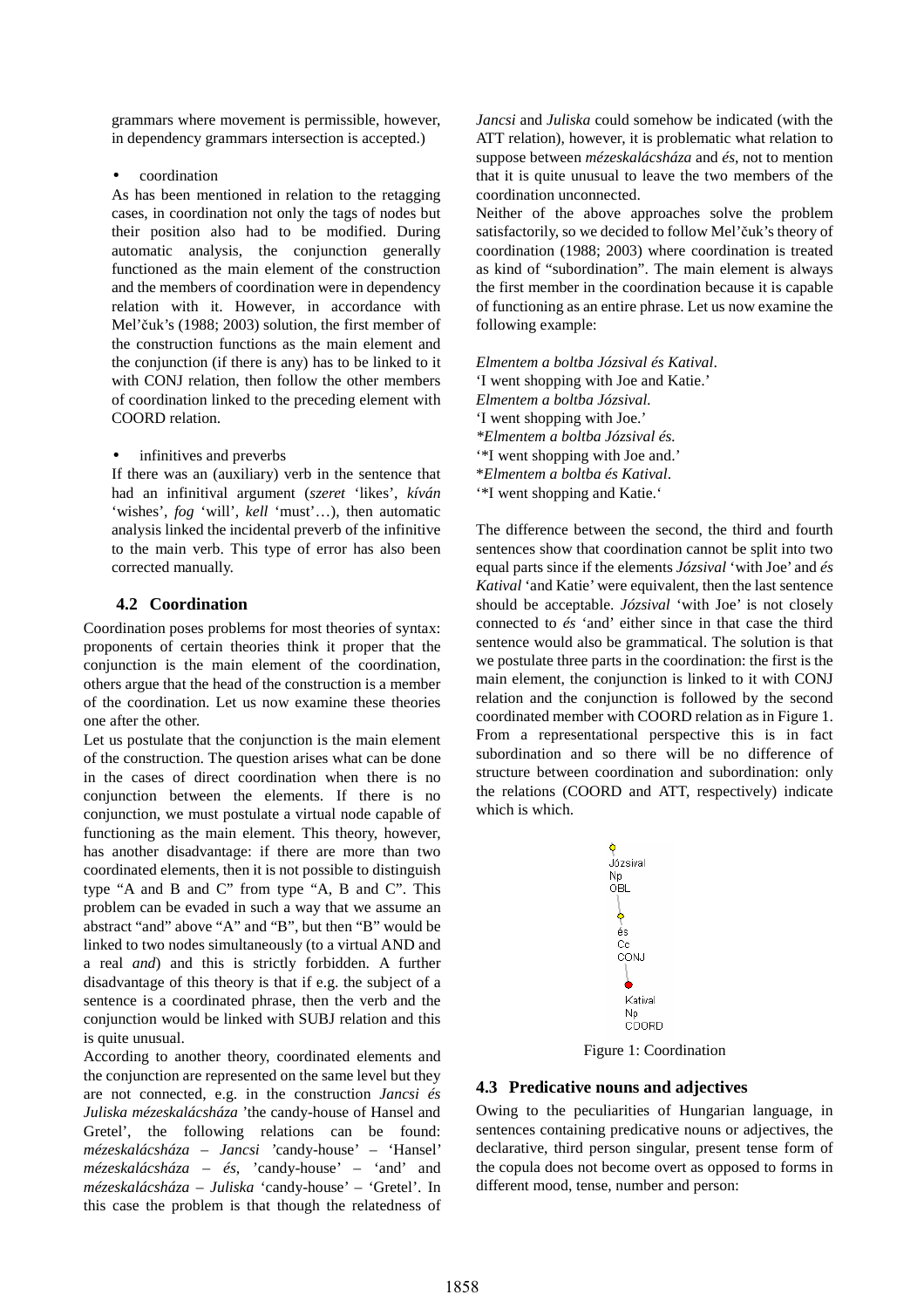*András katona (\*van).*  'Andrew is a soldier.' *András legyen katona.*  'Let Andrew be a soldier.' *András katona lesz.*  'Andrew is going to be a soldier.'

Similarly to coordination, there are two ways to solve this particular problem.

First, the main element of the sentence is the predicative noun (or adjective); the subject is linked to it and no virtual node is assumed. The disadvantage of this solution is that a completely different structure is ascribed to the same sentence in the present third person singular (see Figure 2) and all the other tenses / persons (see Figure 3), which is questionable because in one case there is direct, while in the other case there is indirect relation between the predicative element and the subject.



Figure 2: A sentence with a non-overt copula



Figure 3: A sentence with an overt copula

Second, the same structure is retained for any occurrence of the sentence, it is true, however, that the price of it is that a virtual node has to be postulated for the declarative, third person singular, present tense form of the copula (VAN). In this way, dependency trees are structured as in Figure 4.

A further argument for the use of a virtual node is that VAN is by all means present on the syntactic level since it is overt in all the other forms, tenses and moods of the verb. It is only a secondary (morphological) question why its third person singular, present tense form is a zero morpheme (cf. Mel'čuk, 2003). The use of virtual nodes may have advantages with regard to the international applicability of the corpus since e.g. a translator program based on dependency trees is a lot more effective if it is to map a tree with similar structure to another language as opposed to that if even extra transformational steps have to be inserted into the translation process.



Figure 4: A sentence with a virtual copula

#### **5. Statistics**

The file of the Szeged Treebank 2.0 contains 82.000 sentences, 1.2 million words and 250.000 punctuation marks. Texts were selected from six different domains,  $\sim$ 200.000 words in size from each. The domains are the following:

- fiction
- compositions of pupils between 14-16 years of age
- newspaper articles (from the newspapers Népszabadság, Népszava, Magyar Hírlap, HVG)
- texts in informatics
- legal texts
- business and financial news

The format of the database follows the CoNLL 2007 Shared Task norms (Nivre et al., 2007). It is freely available for research and educational purposes at http://www.inf.u-szeged.hu/rgai.

Statistical data on the so far completed corpus are represented in the charts below.

|                      | newsm  | newspapers | law    | informatics | total  |
|----------------------|--------|------------|--------|-------------|--------|
| sentences            | 9574   | 10210      | 9278   | 9759        | 38821  |
| words                | 186030 | 182172     | 220069 | 175991      | 764262 |
| punctuation<br>marks | 25712  | 32880      | 33515  | 31577       | 125622 |

Table 1: Number of sentences, words and punctuation marks in the corpus

The most frequent dependency relations occurring in the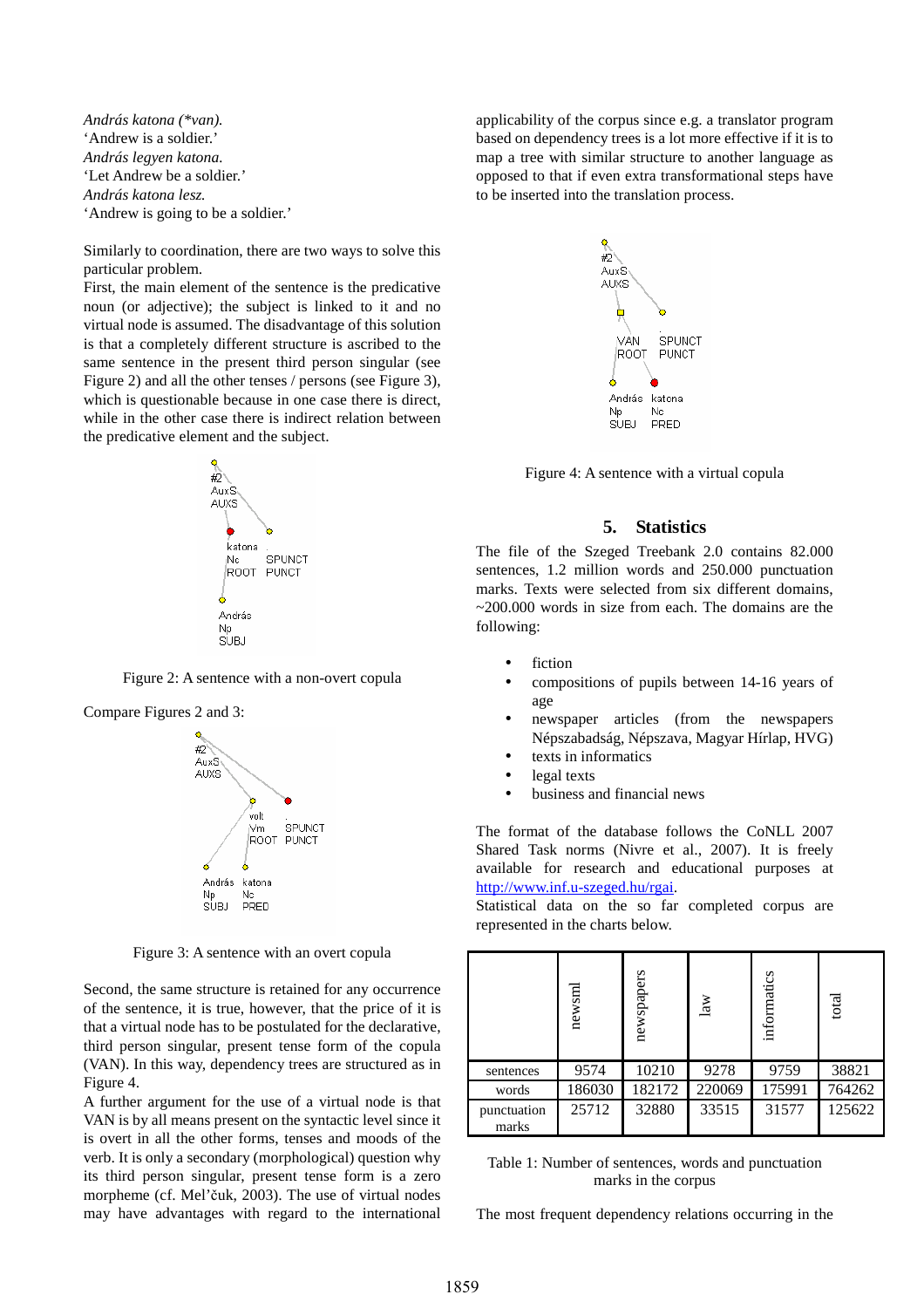corpus can be seen in Table 2. The most frequent one, ATT is a general 'modifier' relation encoding attributive and subordination relations, that is, it can relate words and clauses as well. Maybe, its high frequency in the corpus can be attributed to the above-mentioned fact. Since nouns usually occur together with some kind of determiner, the relation DET can be expected to occur quite often as well. The third most frequent relation, OBL is a superordinate relation of several cases in Hungarian declination that is why its frequency is based on the sum of the frequency of such cases.

|     | Relation type | Percentage |
|-----|---------------|------------|
| 1.  | <b>ATT</b>    | 32.3%      |
| 2.  | <b>DET</b>    | 14.8%      |
| 3.  | OBL           | 11%        |
| 4.  | <b>SUBJ</b>   | 7%         |
| 5.  | <b>CONJ</b>   | 6.3%       |
| 6.  | <b>COORD</b>  | 5.4%       |
| 7.  | <b>MODE</b>   | 5.3%       |
| 8.  | <b>OBJ</b>    | 4.7%       |
| 9.  | <b>ROOT</b>   | 4.4%       |
| 10. | TLOCY         | 1.8%       |

Table 2: The most frequent relation types

Corpus texts are annotated by four linguists. They have regular meetings where recurring annotation problems are discussed and solved. At the beginning of the annotation project, 700 sentences were annotated by all the four linguists on the basis of which agreement rates were calculated. The agreement rates between the annotators are listed in Table 3:

|     | A#1    | A#2    | A#3    | A#4    |
|-----|--------|--------|--------|--------|
| A#1 |        | 92.94% | 92.73% | 94.97% |
| A#2 | 92.94% |        | 91.81% | 94.06% |
| A#3 | 92.73% | 91.81% |        | 93.64% |
| A#4 | 94.97% | 94.06% | 93.64% | -      |

Table 3: Agreement rates between annotators

The overall agreement rate is 93.36%.

#### **6. The applicability of the corpus**

Applying dependency trees has advantages in several fields of computational linguistics: corpora in dependency-tree format may be used successfully in both machine translation and information extraction.

#### **6.1 Machine translation**

Machine translation processes based on syntactic transformation rely on two methods: they either map the constituent trees of the source language to the constituent trees of the target language or work with dependency trees. One of the advantages of the method using constituent trees is that it may very well be used for machine translation of cognate languages since the syntax of these languages is usually similar, moreover it sufficiently solves the problem arising from differences in word order.

Its disadvantage is that complicated and costly transformation rules have to be introduced to the system, furthermore, if the sentence has a completely different syntactic structure in the source and the target language, automatic translation becomes totally unacceptable.

Another common error in the translation systems using constituent trees is that the parser often ascribes incorrect structure to the tree, inserts redundant, unnecessary tags or matches nodes wrongly. Dependency tree-based translation systems successfully eliminate the errors arising from virtual nodes as there are no abstract (virtual) nodes in dependency trees. Each node in the tree corresponds to a natural language element, the tree does not contain syntactic nodes so the syntactic differences disappear. In the machine translation process every node gets translated and if necessary, nodes reorganize along previously given probabilities. The machine translation process using dependency trees is especially rewarding in the case of non-cognate languages or language pairs with different syntax.

#### **6.2 Information extraction**

Dependency trees can be used in another field of computational linguistics, i.e. in information extraction. Syntactically annotated corpora play an important role in automatic information extraction for it is not enough to know what words and expressions are included in the given text, their relation is of great significance as well. For instance, in business texts, it must be included in the information on different transactions that if company A and B took part in a business transaction, which company bought up the other (that is, which company is the subject and which is the object of the verb *buy up*). However, in order to be able to make the right decision, the information extraction system has to be capable of parsing syntactic relations as well. Syntactically annotated corpora have a great part in training syntactic parsers to analyze relations.

In the case of languages with fixed word-order a syntactically annotated corpus using constituent trees is a good alternative for in these corpora a given syntactic structure is associated with a given syntactic relation. Dependency grammar-based corpora, however, are of great help in information extraction in the case of free word-order languages since in their case word-order is of no use with respect to syntactic relations: the gist of dependency grammars is that they are capable of identifying the syntactic structure of the sentence irrespective of word-order.

Basic relations between the verb and its argument are indicated in the present corpus, that is the subject, object and dative arguments can be identified easily (tagged with SUBJ, OBJ and DAT, respectively) and the other arguments have OBL tags. In this way, the information extraction program can successfully identify the syntactic relations in the following example:

### *Az E.ON\_Hungária\_Energetikai\_Rt. 87,713 százalékra növelte részesedését a*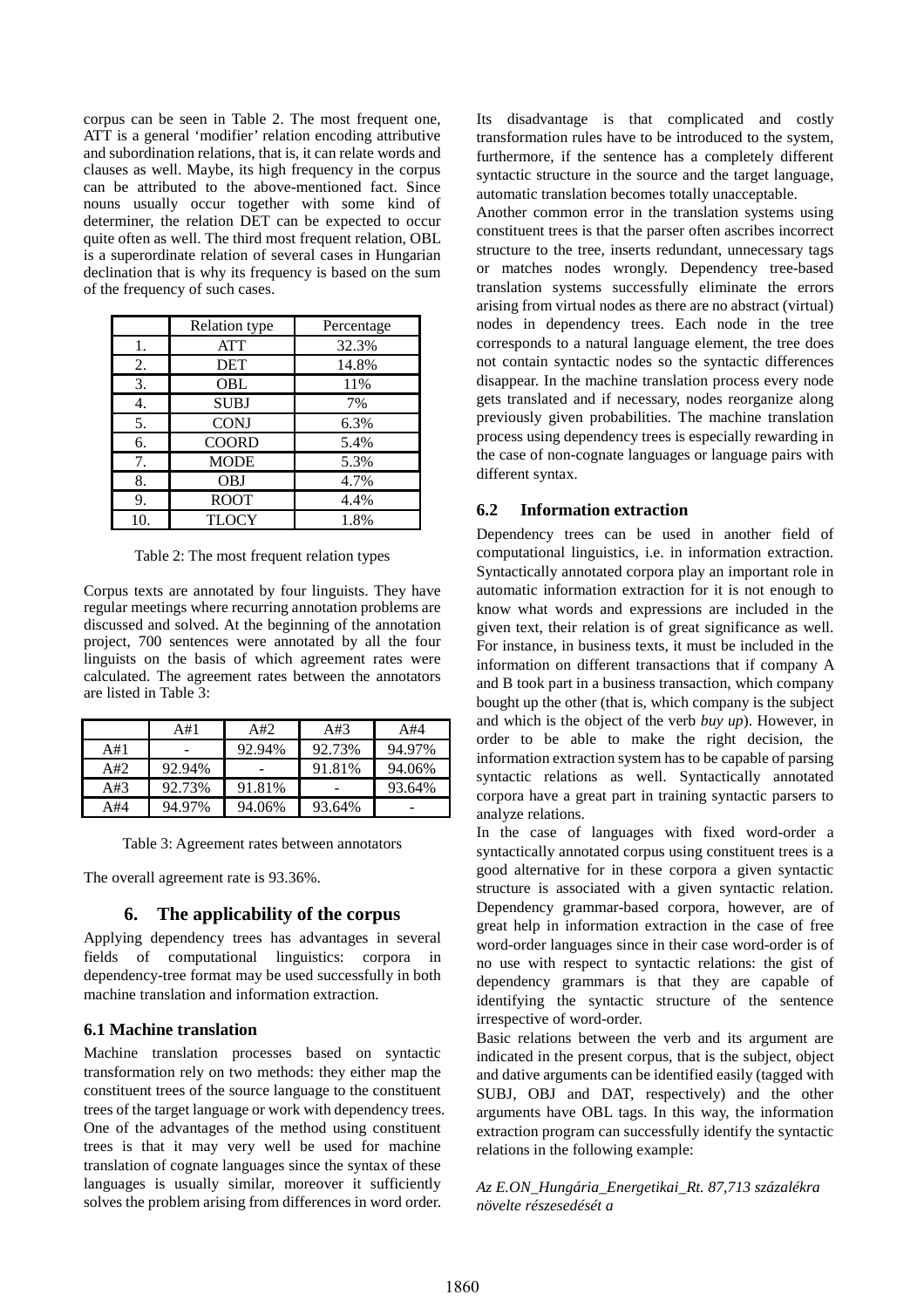'E.ON Hungária Energetikai Rt. increased its share in Tiszántúli Áramszolgáltató Rt. to 87.713 percent.'

The relevant syntactic relations to be extracted are the following:

*növelte* - *Az E.ON\_Hungária\_Energetikai\_Rt.* 'increased' – 'E.ON Hungária Energetikai Rt.' (subject) *növelte* – *részesedését* 'increased' – 'its share' (object) *növelte* – *a Tiszántúli\_Áramszolgáltató\_Rt-ben*  'increased' – 'in Tiszántúli Áramszolgáltató Rt.' (argument)

From the syntactic relations it becomes clear even for the computer what relation the two Named Entities in the sentence have, that is, it is E.ON that has a share in Tiszántúli Áramszolgáltató Rt. and not vice versa. In this way the precision of information extraction using syntactic relations improves greatly as compared with models not using them.

### **6.3 Multilinguality**

The development of the Hungarian dependency corpus opens the door to multilingual applications. *1984* and the *Windows2000* text files in the subcorpora of the Szeged Treebank may be the link to multilingual parallel corpora since these texts surely have a parallel in a foreign language. If the foreign language versions contain syntactic annotation based on dependency relations, a parallel dependency corpus for Hungarian and the given foreign language can easily be produced. This would greatly help with the development of – on the one hand – systems supporting multilingual information extraction and – on the other hand – translation programs using syntactic methods. Therefore, building such a corpus can be considered a significant and hopeful effort from both theoretical and practical perspectives.

## **7. Summary**

In this paper, we have presented the process of the conversion of the Szeged Treebank into dependency tree format: delineated the work process, presented the problems and their solutions, demonstrated its applicability in machine translation and information extraction, moreover, showed its advantages for researchers in contrastive linguistics and dependency syntax. Further on, we would also like to implement a dependency parser for Hungarian (possibly by adapting an already available one (e.g. the MaltParser (Nivre et al., 2007)) or by developing our own), for which this corpus can be used as a learning database.

## **8. Acknowledgements**

The research was  $-$  in part  $-$  supported by NKTH within the framework of TUDORKA and MASZEKER projects (Ányos Jedlik programs).

### **9. References**

- Alexin, Z. (2007). A frázisstrukturált Szeged Treebank átalakítása függőségi fa formátumra [Converting the phrase-structured Szeged Treebank into dependency format]. In Tanács, A., Csendes, D. (Eds.), *V. Magyar Számítógépes Nyelvészeti Konferencia (MSZNY 2007)*. Szeged: University of Szeged, pp. 263--266.
- Bamman, D., Crane, G. (2006). The Design and Use of a Latin Dependency Treebank. In *Proceedings of the Fifth International Workshop on Treebanks and Linguistic Theories (TLT 2006) (Prague)*, pp. 67--78.
- Boguslavsky, I., Grigorieva, S., Grigoriev, N., Kreidlin, L., Frid, N. (2000). Dependency Treebank for Russian: Concept, Tools, Types of Information. In *Proceedings of the 18th Conference on Computational linguistics*. Saarbrücken, Germany, pp. 987--991.
- Čmejrek, M., Cuřín, J., Havelka, J. (2004). Prague Czech-English Dependecy Treebank: Any Hopes for a Common Annotation Scheme? In *HLT/NAACL 2004 Workshop: Frontiers in Corpus Annotation*. Boston, Massachusetts, pp. 47--54.
- Čmejrek, M., Cuřín, J., Havelka, J., Hajič, J., Kuboň, V. (2004). Prague Czech-English Dependecy Treebank: Syntactically Annotated Resources for Machine Translation. In *4th International Conference on Language Resources and Evaluation*. Lisbon, Portugal.
- Csendes D., Csirik J., Gyimóthy T., Kocsor A. (2005). The Szeged Treebank. In *Proceedings of the Eighth International Conference on Text, Speech and Dialogue (TSD 2005)*. Karlovy Vary, Czech Republic and LNAI series Vol. 3658, pp. 123--131.
- Džeroski, S., Erjavec, T., Ledinek, N., Pajas, P., Žabokrtský, Z., Žele, A. (*2006). Towards a Slovene Dependency Treebank.* In *Proceedings of Fifth International Conference on Language Resources and Evaluation, LREC'06*. Genoa, Italy.
- Hajič, J., Böhmová, A., Hajičová, E., Vidová Hladká, B. (2000). The Prague Dependency Treebank: A Three-Level Annotation Scenario. In A. Abeillé (Ed.), *Treebanks: Building and Using Parsed Corpora*. Amsterdam: Kluwer, pp. 103--127.
- Hajič, J., Smrž, O., Zemánek, P:, Šnaidauf, J., Beška, E. (2004). Prague Arabic Dependency Treebank: Development in Data and Tools. In *Proceedings of the NEMLAR International Conference on Arabic Language Resources and Tools*. Cairo, Egypt, pp. 110--117.
- Koutny, I., Wacha, B. (1991). Magyar nyelvtan függőségi alapon [A dependency-based grammar of Hungarian]. *Magyar Nyelv*, 87(4), pp. 393--404.
- Lepage, Y., Shin-Ichi, A., Susumu, A., Hitoshi, I. (1998). An annotated corpus in Japanese using Tesnière's structural syntax. In *Proceedings of COLING-ACL'98 Workshop on the Processing of Dependency-based Grammars*. Montreal.
- Liu, H. (2007). Building and Using a Chinese Dependency Treebank. *GrKG/Humankybernetik* 48(1), pp. 3--14.
- Mel'čuk, I. A. (1988). *Dependency Syntax: theory and practice*. Albany, NY: State University of New York Press.
- Mel'čuk, I. A. (2003). Levels of Dependency in Linguistic Description: Concepts and Problems. In Agel, V., Eichinnger, L., Eroms, H.-W., Hellwig, P.,